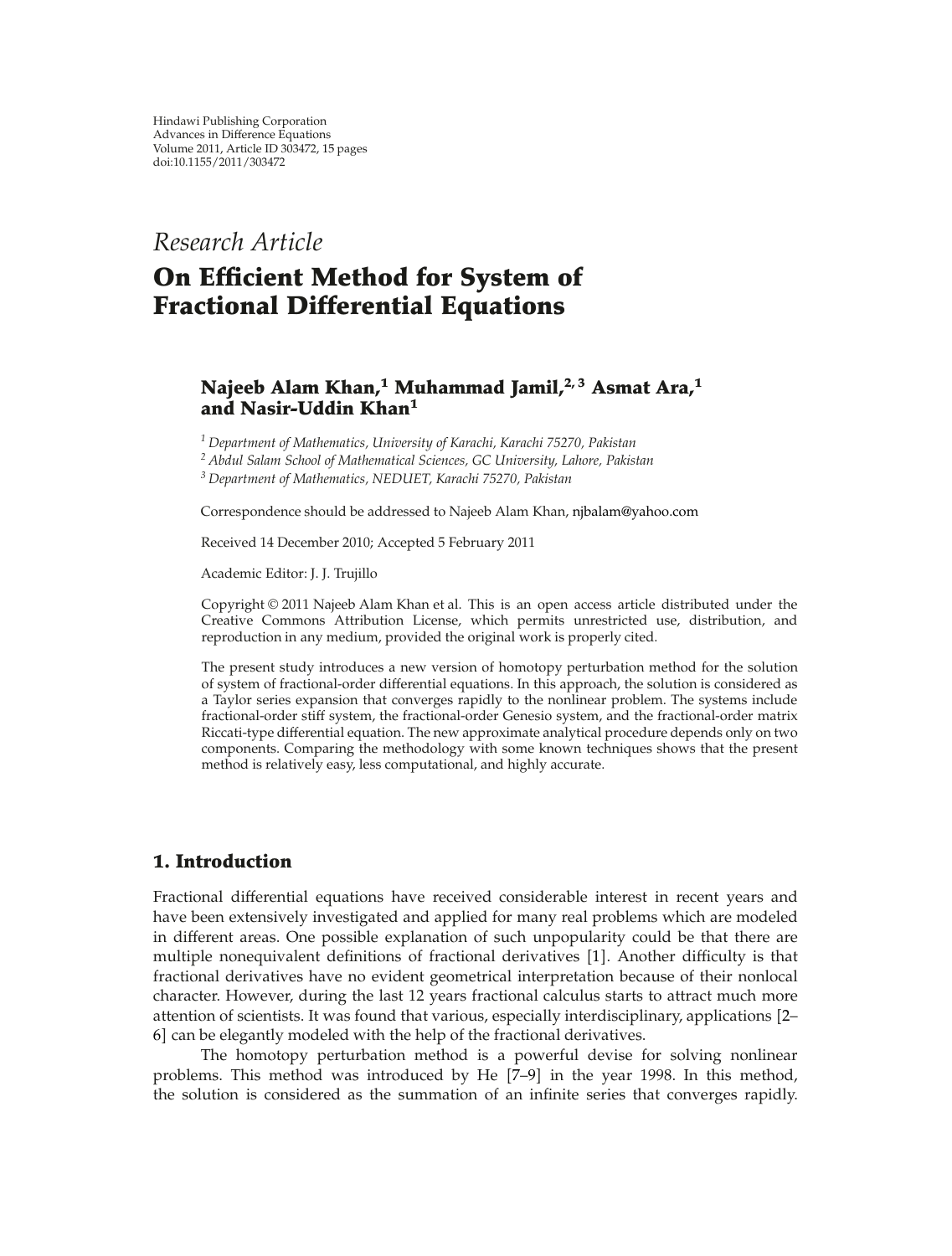This technique is used for solving nonlinear chemical engineering equations 10, timefractional Swift-Hohenberg (S-H) equation [11], viscous fluid flow equation [12], Fourth-Order Integro-Differential equations [13], nonlinear dispersive  $K(m, n, 1)$  equations [14], Long Porous Slider equation [15], and Navier-Stokes equations [16]. It can be said that He's homotopy perturbation method is a universal one, which is able to solve various kinds of nonlinear equations. The new homotopy perturbation method (NHPM) was applied to linear and nonlinear ODEs [17].

In this paper, we construct the solution of system of fractional-order differential equations by extending the idea of  $[17, 18]$ . This method leads to computable and efficient solutions to linear and nonlinear operator equations. The corresponding solutions of the integer-order equations are found to follow as special cases of those of fractional-order equations.

We consider the system of fractional-order equations of the form

$$
D^{\alpha_i}y_i(t) + F_i(t, y_1, y_2, y_3, \dots, y_n) = f_i(t), \quad y_i(t_0) = c_i, \quad 0 < \alpha_i \leq 1, \quad i = 1, 2, \dots, n. \tag{1.1}
$$

### **2. Basic Definitions**

We give some basic definitions, notations, and properties of the fractional calculus theory used in this work.

*Definition 2.1.* The Riemann-Liouville fractional integral operator  $J^{\mu}$  of order  $\mu$  on the usual Lebesgue space  $L_1[a, b]$  is given by

$$
J^{\mu}f(x) = \frac{1}{\Gamma(\mu)} \int_0^x (x - t)^{\mu - 1} f(t) dt, \quad \mu > 0,
$$
  

$$
J^0 f(x) = f(x).
$$
 (2.1)

It has the following properties:

- (i)  $I^{\mu}$  exists for any  $x \in [a, b]$ ,
- (ii)  $I^{\mu}I^{\beta} = I^{\mu+\beta}$ ,
- $(iii)$   $J^{\mu}J^{\beta} = J^{\beta}J^{\mu}$ ,
- $(iv)$   $J^{\alpha}J^{\beta}f(x) = J^{\beta}J^{\alpha}f(x),$

(v) 
$$
J^{\mu}(x-a)^{\gamma} = (\Gamma(\gamma+1)/\Gamma(\alpha+\gamma+1))(x-a)^{\mu+\gamma}
$$
,

where  $f \in L_1[a, b]$ ,  $\mu, \beta \ge 0$  and  $\gamma > -1$ .

*Definition 2.2.* The Caputo definition of fractal derivative operator is given by

$$
D^{\mu} f(x) = J^{m-\mu} D^n f(x) = \frac{1}{\Gamma(m-\mu)} \int_0^t (x-\tau)^{m-\mu-1} f^{(m)}(\tau) d\tau,
$$
 (2.2)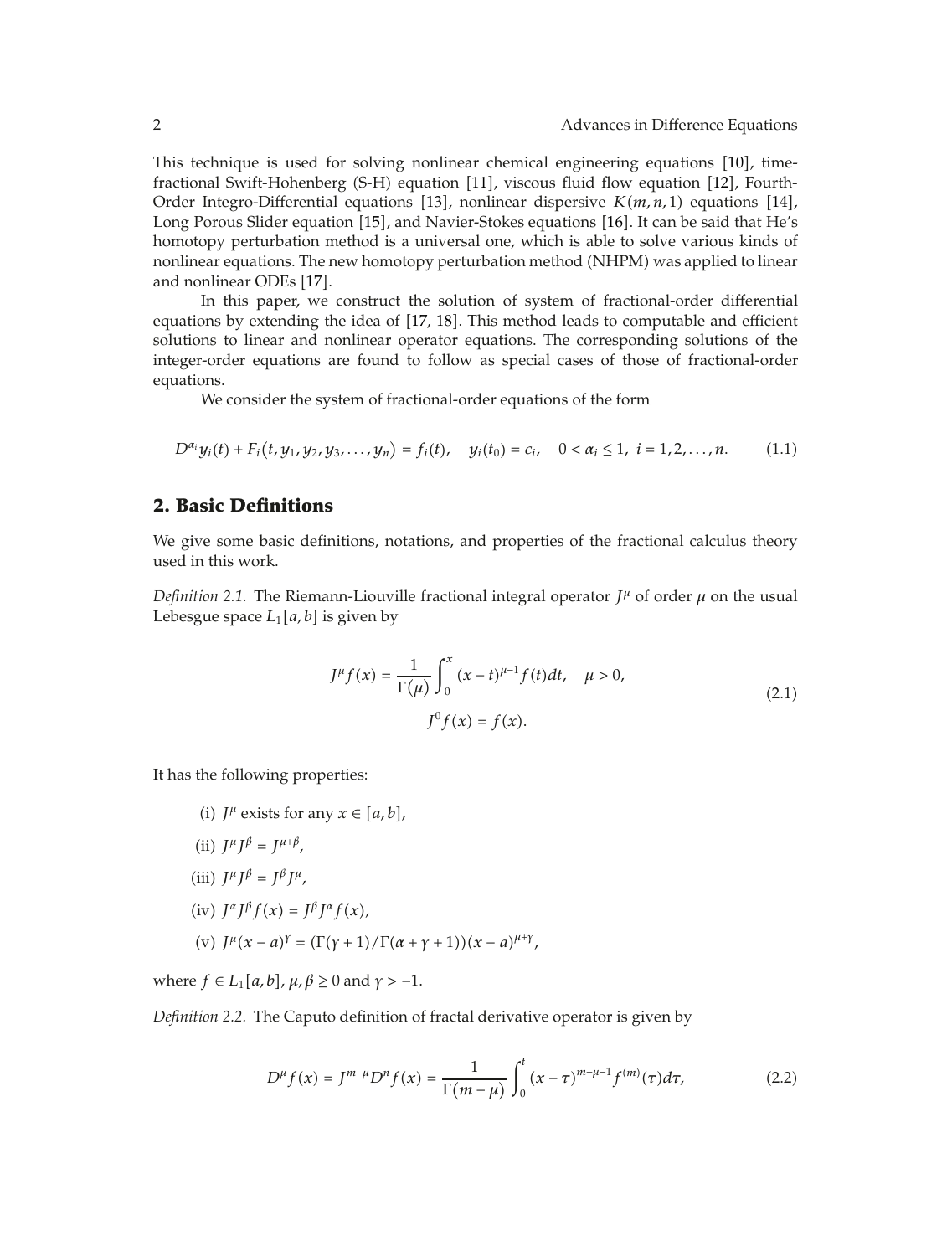where  $(m - 1 < \mu \le m, m \in N, x > 0)$ . It has the following two basic properties for  $m - 1 <$  $\mu \leq m$  and  $f \in L_1[a, b]$ :

*DμJμfx fx,*

$$
D^{\mu} J^{\mu} f(x) = f(x),
$$
  

$$
J^{\mu} D^{\mu} f(x) = f(x) - \sum_{k=0}^{m-1} f^{(k)}(0^+) \frac{(x-a)^k}{k!}, \quad x > 0.
$$
 (2.3)

#### **3. Analysis of New Homotopy Perturbation Method**

Let us consider the system of nonlinear differential equations

$$
\mathcal{A}_i(y_i) = f_i(t), \quad t \in \Omega,\tag{3.1}
$$

where  $\mathcal{A}_i$  are the operators,  $f_i$  are known functions and  $y_i$  are sought functions. Assume that operators  $\mathcal{A}_i$  can be written as

$$
\mathcal{A}_i(y_i) = \mathcal{L}_i(y_i) + \mathcal{N}_i(y_i), \qquad (3.2)
$$

where  $\mathcal{L}_i$  are the linear operators and  $\mathcal{N}_i$  are the nonlinear operators. Hence, (3.1) can be rewritten as follows:

$$
\mathcal{L}_i(y_i) + \mathcal{N}_i(y_i) = f_i(t), \quad t \in \Omega.
$$
\n(3.3)

We define the operators  $\mathcal{A}_i$  as

$$
\mathcal{H}_i(Y_i; p) \equiv (1-p) \left( \mathcal{L}_i(Y_i) - \mathcal{L}_i(y_{i,0}) \right) + p \left( \mathcal{A}_i(Y) - f_i \right), \tag{3.4}
$$

where  $p \in [0,1]$  is an embedding or homotopy parameter,  $Y_i(t;p)$  :  $\Omega \times [0,1] \to \Re$  and  $y_{i,0}$ are the initial approximation of solution of the problem in  $(3.3)$  can be written as

$$
\mathcal{H}_i(Y_i; p) \equiv \mathcal{L}_i(Y_i) - \mathcal{L}_i(y_{i,0}) + p\mathcal{L}_i(y_{i,0}) + p(\mathcal{N}_i(Y_i) - f_i). \tag{3.5}
$$

Clearly, the operator equations  $\mathcal{A}_i(v,0) = 0$  and  $\mathcal{A}_i(v,1) = 0$  are equivalent to the equations  $\mathcal{L}_i(Y_i) - \mathcal{L}(y_{i,0}) = 0$  and  $\mathcal{A}_i(Y) - f_i(t) = 0$ , respectively. Thus, a monotonous change of parameter *p* from zero to one corresponds to a continuous change of the trivial problem  $\mathcal{L}_i(Y_i) - \mathcal{L}_i(y_{i,0}) = 0$  to the original problem. Operator  $\mathcal{A}_i(Y_i, p)$  is called a homotopy map. Next, we assume that the solution of equation  $\mathcal{A}_i(Y_i, p)$  can be written as a power series in embedding parameter *p*, as follows:

$$
Y_i = Y_{i,0} + pY_{i,1}, \quad i = 1, 2, 3, ..., n. \tag{3.6}
$$

Now, let us write  $(3.5)$  in the following form:

$$
\mathcal{L}_i(Y_i) = y_{i,0}(t) + p(f_i - \mathcal{N}_i(Y_i) - y_{i,0}(t)).
$$
\n(3.7)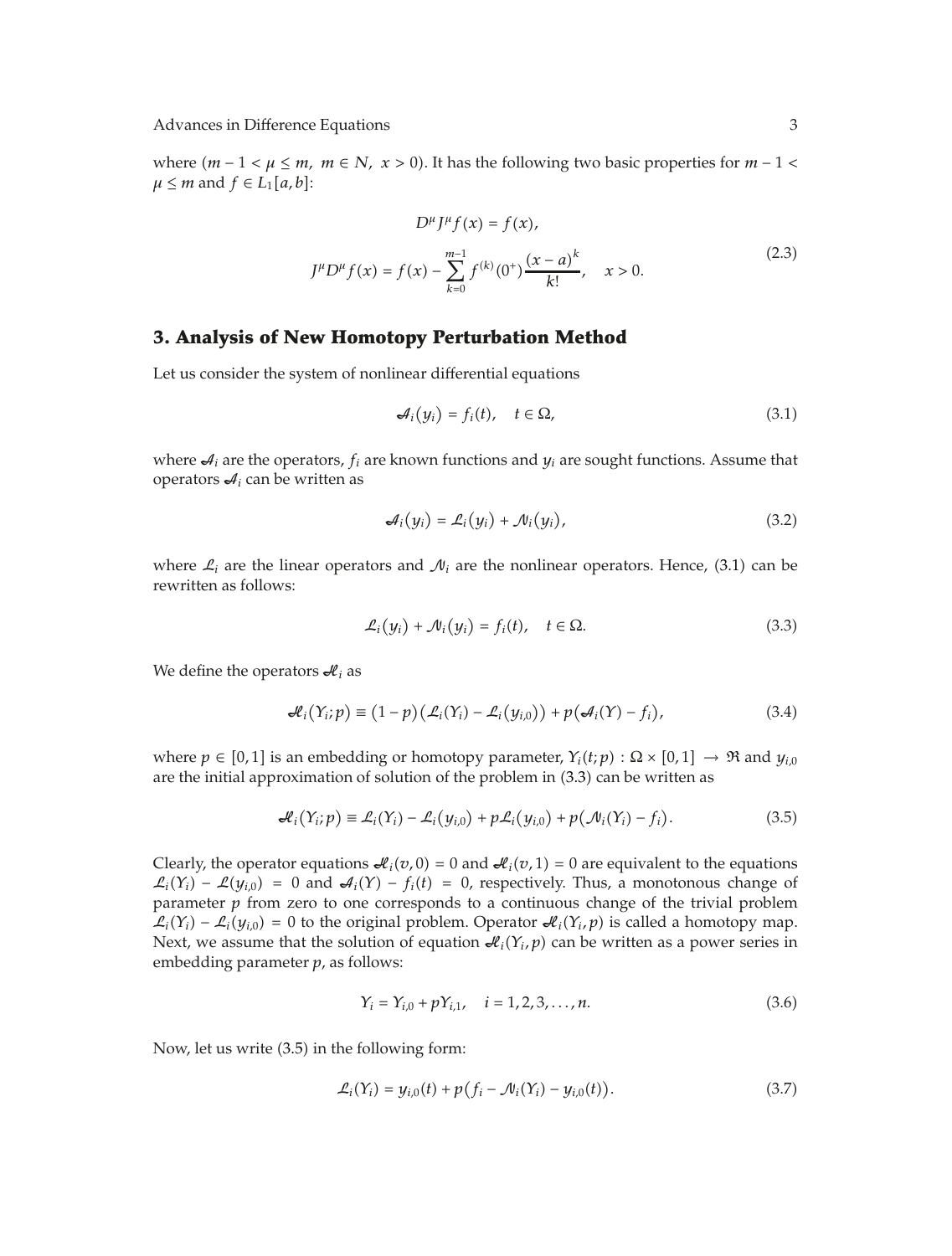By applying the inverse operator,  $\mathcal{L}_i^{-1}$  to both sides of (3.7), we have

$$
Y_i = \mathcal{L}_i^{-1} y_{i,0}(t) + p \Big( \mathcal{L}_i^{-1} f - \mathcal{L}_i^{-1} \mathcal{N}_i(Y_i) - \mathcal{L}_i^{-1} y_{i,0}(t) \Big). \tag{3.8}
$$

Suppose that the initial approximation of (3.3) has the form

$$
y_{i,0}(t) = \sum_{n=0}^{\infty} a_{i,n} P_n(t), \quad i = 1, 2, 3, ..., n,
$$
 (3.9)

where  $a_{i,n}$ ,  $n = 0,1,2,...$  are unknown coefficients and  $P_n(t)$ ,  $n = 0,1,2,...$  are specific functions on the problem. By substituting  $(3.6)$  and  $(3.9)$  into  $(3.8)$ , we get

$$
Y_{i,0} + pY_{i,1} = \mathcal{L}_i^{-1} \left( \sum_{n=0}^{\infty} a_{i,n} P_n(t) \right) + p \left( \mathcal{L}_i^{-1} f_i - \mathcal{L}_i^{-1} \mathcal{N}_i (Y_{i,0} + pY_{i,1}) - \mathcal{L}_i^{-1} \left( \sum_{n=0}^{\infty} a_{i,n} P_n(t) \right) \right).
$$
\n(3.10)

Equating the coefficients of like powers of *p*, we get the following set of equations:

coefficient of 
$$
p^0
$$
:  $Y_0 = \mathcal{L}^{-1}\left(\sum_{n=0}^{\infty} a_{i,n} P_n(t)\right)$ ,  
coefficient of  $p^1$ :  $Y_1 = \mathcal{L}_i^{-1}(f_i) + \mathcal{L}_i^{-1}(Y_{i,1}) - \mathcal{L}_i^{-1}\mathcal{N}_i(Y_{i,0})$ . (3.11)

Now, we solve these equations in such a way that  $Y_{i,1}(t) = 0$ . Therefore, the approximate solution may be obtained as

$$
y_i(t) = Y_{i,0}(t) = \mathcal{L}^{-1}\left(\sum_{n=0}^{\infty} a_{i,n} P_n(t)\right).
$$
 (3.12)

## **4. Applications**

*Application 1*

Consider the following linear fractional-order 2-by-2 stiff system:

$$
D_t^{\alpha}u(t) = k(-1 - \varepsilon)u(t) + k(1 - \varepsilon)v(t),
$$
  
\n
$$
D_t^{\alpha}v(t) = k(1 - \varepsilon)u(t) + k(-1 - \varepsilon)v(t)
$$
\n(4.1)

with the initial conditions

$$
u(0) = 1, \qquad v(0) = 3, \tag{4.2}
$$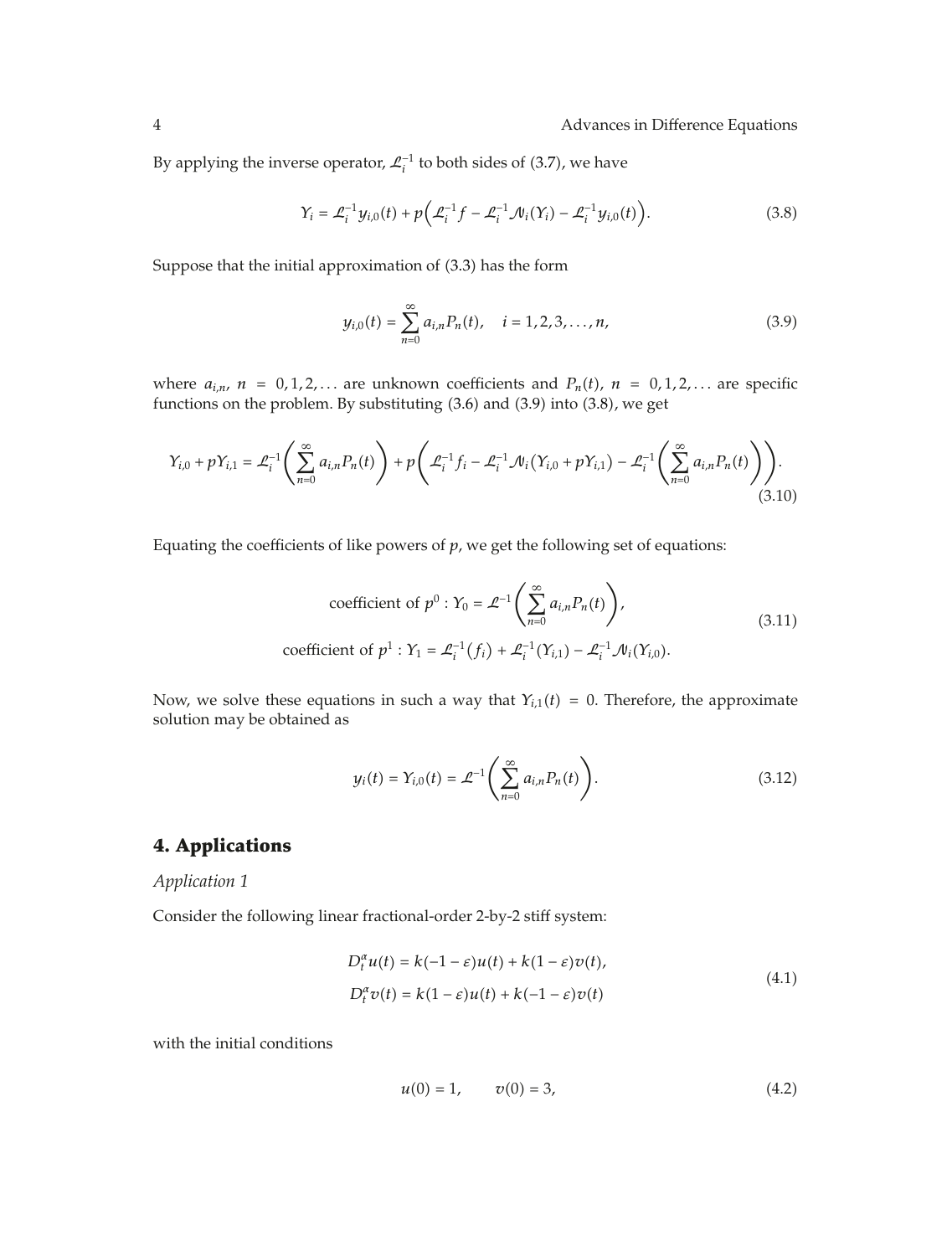where  $k$  and  $\varepsilon$  are constants. To obtain the solution of (4.1) by NHPM, we construct the following homotopy:

$$
(1-p)(D_t^{\alpha}U(t) - u_0(t)) + p(D_t^{\alpha}U(t) - k(-1 - \varepsilon)U(t) - k(1 - \varepsilon)V(t)) = 0,
$$
  

$$
(1-p)(D_t^{\alpha}V(t) - v_0(t)) + p(D_t^{\alpha}V(t) - k(1 - \varepsilon)U(t) - k(-1 - \varepsilon)V(t)) = 0.
$$
 (4.3)

Applying the inverse operator,  $J_t^{\alpha}$  of  $D_t^{\alpha}$  both sides of the above equation, we obtain

$$
U(t) = U(0) + J_t^{\alpha} u_0(t) - p J_t^{\alpha} (u_0(t) - k(-1 - \varepsilon)U(t) - k(1 - \varepsilon)V(t)),
$$
  
\n
$$
V(t) = V(0) + J_t^{\alpha} v_0(t) - p J_t^{\alpha} (v_0(t) - k(1 - \varepsilon)U(t) - k(-1 - \varepsilon)V(t)).
$$
\n(4.4)

The solution of  $(4.1)$  to has the following form:

$$
U(t) = U_0(t) + pU_1(t), \qquad V(t) = V_0(t) + pV_1(t). \tag{4.5}
$$

Substituting  $(4.5)$  in  $(4.4)$  and equating the coefficients of like powers of  $p$ , we get the following set of equations:

$$
U_0(t) = U(0) + J_t^{\alpha} u_0(t), \qquad V_0(t) = V(0) + J_t^{\alpha} v_0(t),
$$
  
\n
$$
U_1(t) = J_t^{\alpha}(-u_0(t) + k(-1 - \varepsilon)U_0(t) + k(1 - \varepsilon)V_0(t)),
$$
  
\n
$$
V_1(t) = J_t^{\alpha}(-v_0(t) + k(1 - \varepsilon)U_0(t) + k(-1 - \varepsilon)V_0(t)).
$$
\n(4.6)

Assuming  $u_0(t) = \sum_{n=0}^{20} a_n P_n$ ,  $v_0(t) = \sum_{n=0}^{20} b_n P_n$ ,  $P_k = t^k$ ,  $U(0) = u(0)$ , and  $V(0) = v(0)$  and solving the above equation for  $U_1(t)$  and  $V_1(t)$  lead to the result

$$
U_1(t) = \frac{(2k - 4\epsilon k - a_0)t^{\alpha}}{\Gamma(\alpha + 1)} - \frac{a_1t^{\alpha + 1}}{\Gamma(\alpha + 2)} - \frac{2a_2t^{\alpha + 2}}{\Gamma(\alpha + 3)} - \frac{6a_3t^{\alpha + 3}}{\Gamma(\alpha + 4)} - \frac{24a_4t^{2\alpha}}{\Gamma(\alpha + 5)} + \cdots,
$$
  
\n
$$
V_1(t) = \frac{(-2k - 4\epsilon k - b_0)t^{\alpha}}{\Gamma(\alpha + 1)} - \frac{b_1t^{\alpha + 1}}{\Gamma(\alpha + 2)} - \frac{2b_2t^{\alpha + 2}}{\Gamma(\alpha + 3)} - \frac{6b_3t^{\alpha + 3}}{\Gamma(\alpha + 4)} - \frac{24b_4t^{2\alpha}}{\Gamma(\alpha + 5)} + \cdots.
$$
\n(4.7)

Vanishing  $U_1(t)$  and  $V_1(t)$  lets the coefficients  $a_i, b_i$ ,  $i = 0, 1, 2, \ldots$  by taking  $\alpha = 1$  the following values:

$$
a_0 = 2k(1 - 2\varepsilon), \qquad a_1 = -4k^2(1 - 2\varepsilon^2), \qquad a_2 = 4k^3(1 - 2\varepsilon^3),
$$
  
\n
$$
a_3 = \frac{-8k^4(1 - 2\varepsilon^4)}{3}, \qquad a_4 = \frac{4k^5(1 - 2\varepsilon^5)}{3}, \qquad a_5 = \frac{-8k^6(1 - 2\varepsilon^6)}{15},
$$
  
\n
$$
a_6 = \frac{8k^7(1 - 2\varepsilon^7)}{45}, \qquad a_7 = \frac{-16k^8(1 - 2\varepsilon^8)}{315}, \qquad a_8 = \frac{4k^9(1 - 2\varepsilon^9)}{315},
$$
  
\n
$$
a_9 = \frac{-8k^{10}(1 - 2\varepsilon^{10})}{2835}, \qquad a_{10} = \frac{8k^{11}(1 - 2\varepsilon^{11})}{14175}, \qquad a_{11} = \frac{-16k^{12}(1 - 2\varepsilon^{12})}{155925},
$$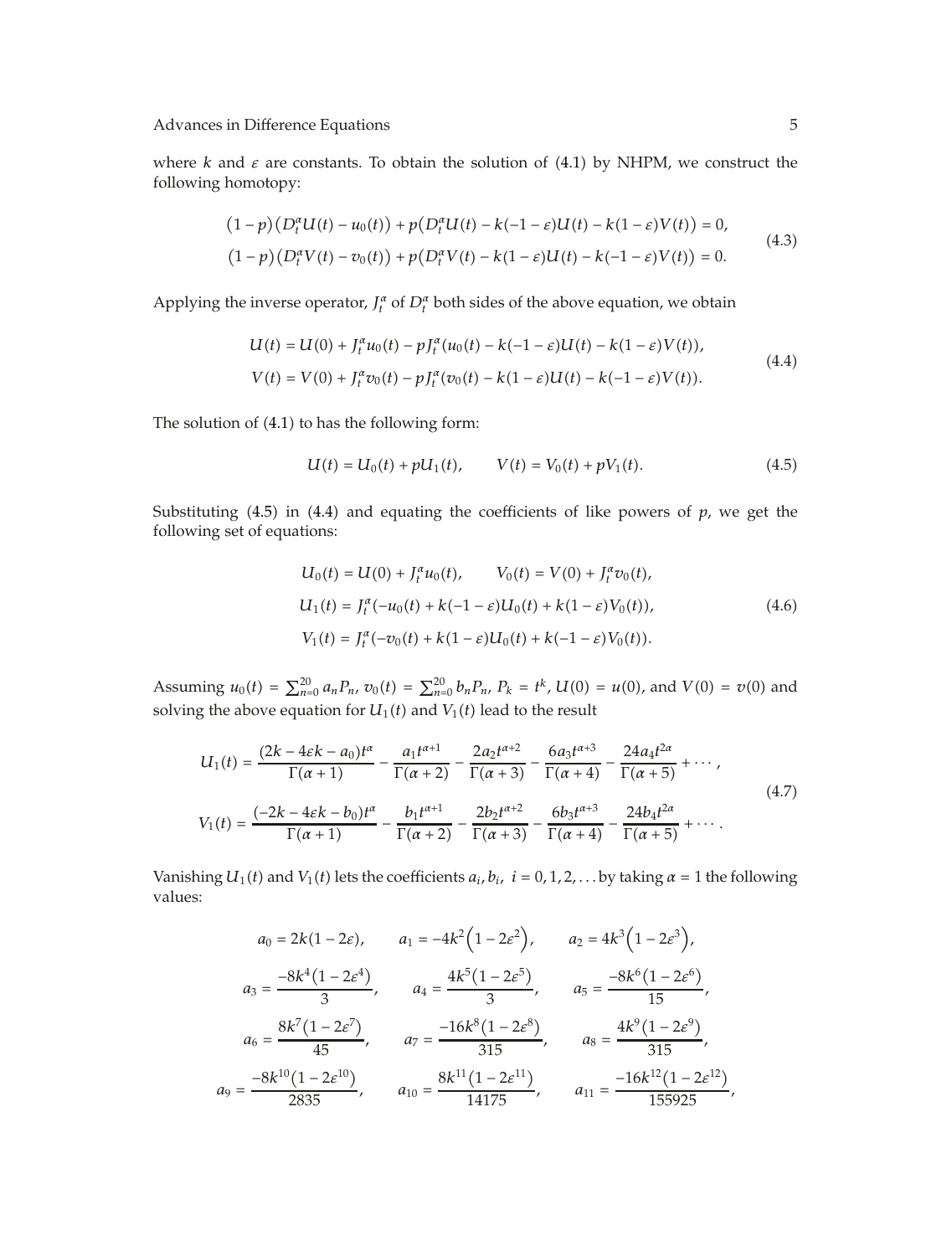$$
a_{12} = \frac{8k^{13}(1-2\varepsilon^{13})}{467775}, \t a_{13} = \frac{-16k^{14}(1-2\varepsilon^{14})}{6081075}, \t a_{14} = \frac{16k^{15}(1-2\varepsilon^{15})}{42567525},
$$
  
\n
$$
a_{15} = \frac{-16k^{16}(1-2\varepsilon^{16})}{155925}, \t a_{16} = \frac{4k^{17}(1-2\varepsilon^{17})}{638512875}, \t a_{17} = \frac{-8k^{18}(1-2\varepsilon^{18})}{10854718875},
$$
  
\n
$$
a_{18} = \frac{8k^{19}(1-2\varepsilon^{19})}{97692469875}, \t a_{19} = \frac{-16k^{20}(1-2\varepsilon^{20})}{1856156927625}, \t a_{20} = \frac{8k^{21}(1-2\varepsilon^{21})}{9280784638125},
$$
  
\n
$$
b_{0} = -2k(1+2\varepsilon), \t b_{1} = 4k^{2}(1+2\varepsilon^{2}), \t b_{2} = -4k^{3}(1+2\varepsilon^{3}),
$$
  
\n
$$
b_{3} = \frac{8k^{4}(1+2\varepsilon^{4})}{3}, \t b_{4} = \frac{-4k^{5}(1+2\varepsilon^{5})}{315}, \t b_{5} = \frac{8k^{6}(1+2\varepsilon^{6})}{15},
$$
  
\n
$$
b_{9} = \frac{8k^{10}(1+2\varepsilon^{10})}{2835}, \t b_{10} = \frac{-8k^{11}(1+2\varepsilon^{11})}{14175}, \t b_{11} = \frac{16k^{12}(1+2\varepsilon^{12})}{155925},
$$
  
\n
$$
b_{12} = \frac{-8k^{13}(1+2\varepsilon^{13})}{467775}, \t b_{13} = \frac{16k^{14}(1+2\varepsilon^{14})}{6081075}, \t b_{14} = \frac{-16k^{15}(1+2\varepsilon^{13})}{425
$$

Therefore, we obtain the solutions of  $(4.1)$  as

$$
u(t) = 1 + \frac{2k(1 - 2\varepsilon)t^{\alpha}}{\Gamma(\alpha + 1)} - \frac{4k^2(1 - 2\varepsilon^2)t^{\alpha + 1}}{\Gamma(\alpha + 2)} + \frac{8k^3(1 - 2\varepsilon^3)t^{\alpha + 2}}{\Gamma(\alpha + 3)} - \frac{16k^4(1 - 2\varepsilon^4)t^{\alpha + 3}}{\Gamma(\alpha + 4)} + \cdots,
$$
  

$$
v(t) = 3 - \frac{2k(1 + 2\varepsilon)t^{\alpha}}{\Gamma(\alpha + 1)} + \frac{4k^2(1 + 2\varepsilon^2)t^{\alpha + 1}}{\Gamma(\alpha + 2)} - \frac{8k^3(1 + 2\varepsilon^3)t^{\alpha + 2}}{\Gamma(\alpha + 3)} - \frac{16k^4(1 + 2\varepsilon^4)t^{\alpha + 3}}{\Gamma(\alpha + 4)} + \cdots.
$$
  
(4.9)

Our aim is to study the mathematical behavior of the solution  $u(t)$  and  $v(t)$  for different values of *α*. This goal can be achieved by forming Pade' approximants, which have the advantage of manipulating the polynomial approximation into a rational function to gain more information about  $u(t)$  and  $v(t)$ . It is well known that Pade' approximants will converge on the entire real axis, if  $u(t)$  and  $v(t)$  are free of singularities on the real axis. It is of interest to note that Pade' approximants give results with no greater error bounds than approximation by polynomials. To consider the behavior of solution for different values of *α*, we will take advantage of the explicit formula (4.9) available for  $0 < \alpha \le 1$  and consider the following two special cases.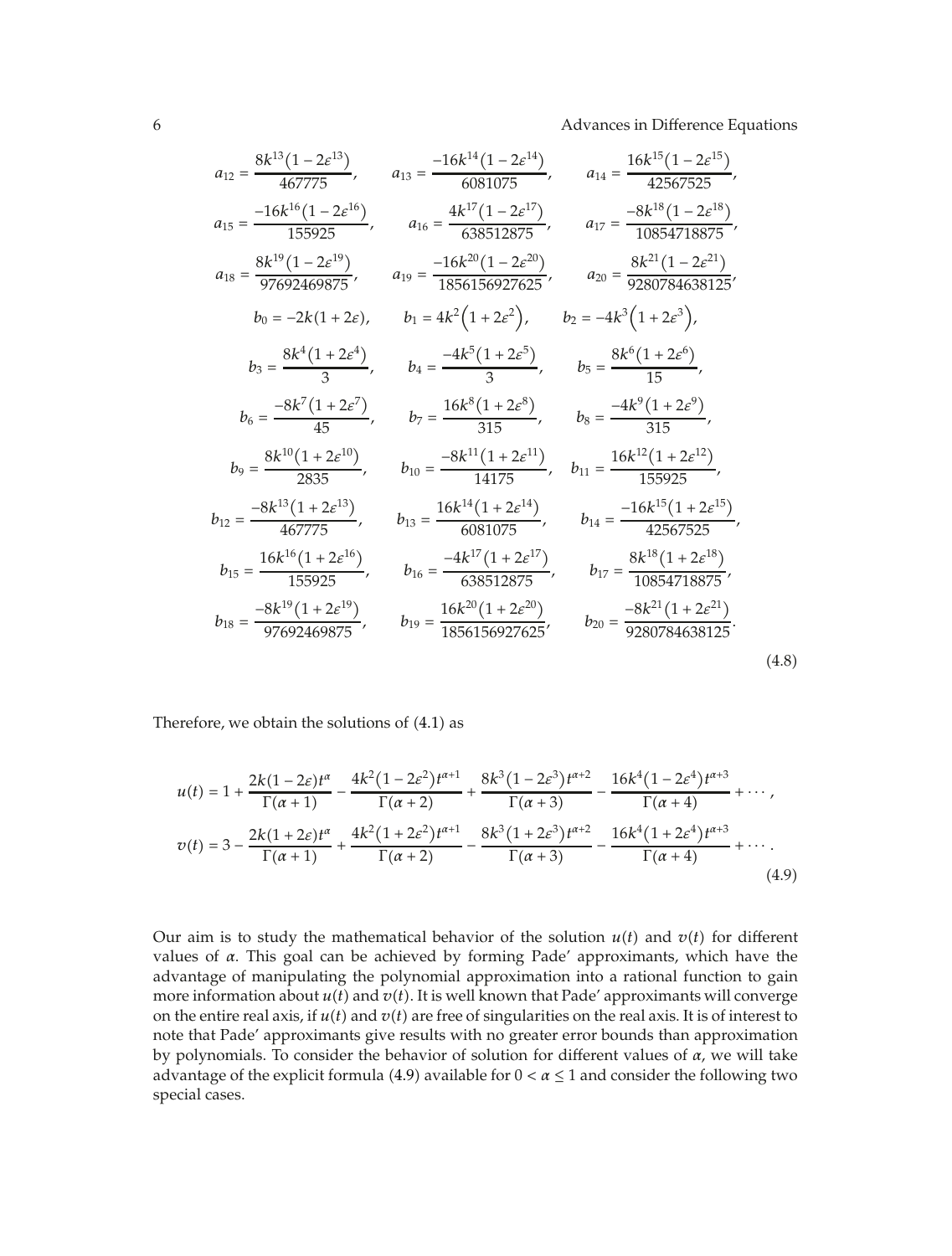*Case 1.* Setting  $\alpha = 1$ ,  $k = 50$ ,  $\varepsilon = 0.01$  in (4.9), we obtain the approximate solution in a series form as

$$
u_{[10,11]}(t) = \frac{1 + 148.73t + 1203.65t^2 + 51963.1t^3 + \cdots}{1 + 50.7628t + 1227.89t^2 + 18726.5t^3 + \cdots},
$$
  
\n
$$
v_{[10,11]}(t) = \frac{3 + 69.439t + 3823.59t^2 + 40311.9t^3 + \cdots}{1 + 57.1463t + 1550.5t^2 + 26447.2t^3 + \cdots}.
$$
\n(4.10)

*Case 2.* In this case, we will examine the linear fractional stiff equation (4.1). Setting  $\alpha$  = 1/2,  $k = 50$ ,  $\varepsilon = 0.01$  in (4.9) gives

$$
u(t) = 1 + \frac{196t^{1/2}}{\sqrt{\pi}} - \frac{39992t^{3/2}}{3\sqrt{\pi}} + \frac{7999984t^{5/2}}{15\sqrt{\pi}} - \frac{228571424t^{7/2}}{15\sqrt{\pi}} + \cdots,
$$
  
\n
$$
v(t) = 3 - \frac{204t^{1/2}}{\sqrt{\pi}} + \frac{13336t^{3/2}}{\sqrt{\pi}} - \frac{2666672t^{5/2}}{5\sqrt{\pi}} + \frac{533333344t^{7/2}}{35\sqrt{\pi}} - \cdots.
$$
\n(4.11)

For simplicity, let  $t^{1/2} = z$ , then

$$
u(z) = 1 + \frac{196z}{\sqrt{\pi}} - \frac{39992z^3}{3\sqrt{\pi}} + \frac{7999984z^5}{15\sqrt{\pi}} - \frac{228571424z^7}{15\sqrt{\pi}} + \cdots,
$$
  
\n
$$
v(z) = 3 - \frac{204z}{\sqrt{\pi}} + \frac{13336z^3}{\sqrt{\pi}} - \frac{2666672z^5}{5\sqrt{\pi}} + \frac{533333344z^7}{35\sqrt{\pi}} - \cdots.
$$
\n(4.12)

Calculating the [10/11] Pade' approximants and recalling that  $z = t^{1/2}$ , we get

$$
u_{[10,11]} = \frac{9.58 \times 10^{-8} + 0.0000126t^{1/2} + 0.0002357t - 0.0001051t^{3/2} - \cdots}{9.581 \times 10^{-8} + 2.0904 \times 10^{-6}t^{1/2} + 4.56399 \times 10^{-6}t + 0.000096t^2 + \cdots},
$$
  
\n
$$
v_{[10,11]} = \frac{2.66 \times 10^{123} - 1.216 \times 10^{125}t^{1/2} + 8.69947 \times 10^{125}t + \cdots}{8.88 \times 10^{122} - 6.45605 \times 10^{123}t^{1/2} + 4.22967 \times 10^{124}t + \cdots}.
$$
\n(4.13)

#### *Application 2*

Consider the following nonlinear fractional-order 2-by-2 stiff system:

$$
D_t^{\alpha} u(t) = -1002u(t) + 1000v^2(t),
$$
  
\n
$$
D_t^{\alpha} v(t) = u(t) - v(t) - v^2(t)
$$
\n(4.14)

with the initial conditions

$$
u(0) = 1, \qquad v(0) = 1. \tag{4.15}
$$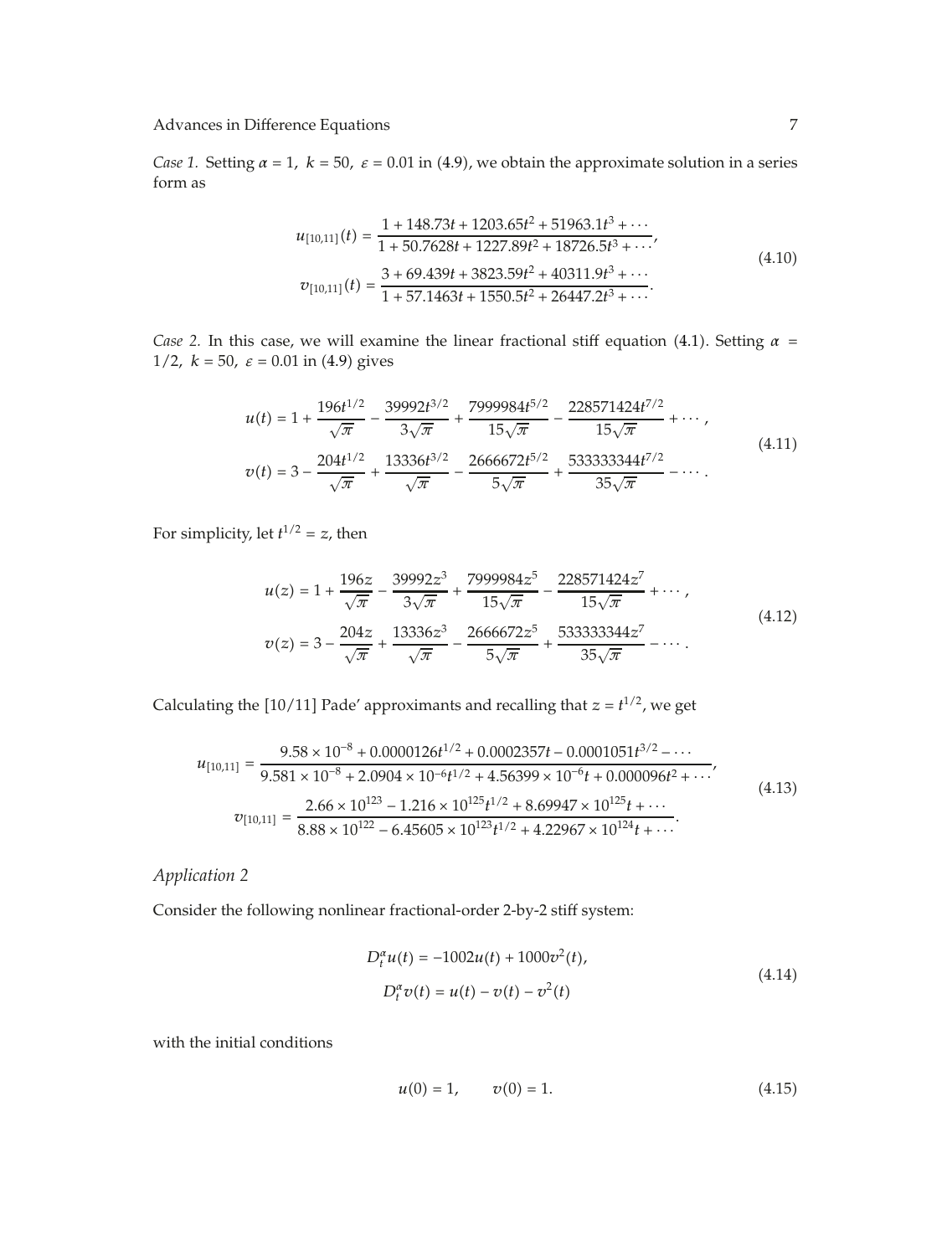To obtain the solution of (4.14) by NHPM, we construct the following homotopy:

$$
(1-p)(D_t^{\alpha}U(t) - u_0(t)) + p(D_t^{\alpha}U(t) + 1002U(t) - 1000V^2(t)) = 0,
$$
  

$$
(1-p)(D_t^{\alpha}V(t) - v_0(t)) + p(D_t^{\alpha}V(t) - U(t) + V(t) + V^2(t)) = 0.
$$
 (4.16)

Applying the inverse operator,  $J_t^{\alpha}$  of  $D_t^{\alpha}$  both sides of the above equation, we obtain

$$
U(t) = U(0) + J_t^{\alpha} u_0(t) - p J_t^{\alpha} \Big( u_0(t) + 1002U(t) - 1000V^2(t) \Big),
$$
  
\n
$$
V(t) = V(0) + J_t^{\alpha} v_0(t) - p J_t^{\alpha} \Big( v_0(t) - U(t) + V(t) + V^2(t) \Big).
$$
\n(4.17)

The solution of  $(4.14)$  to have the following form:

$$
U(t) = U_0(t) + pU_1(t), \qquad V(t) = V_0(t) + pV_1(t). \tag{4.18}
$$

Substituting  $(4.18)$  in  $(4.17)$  and equating the coefficients of like powers of  $p$ , we get the following set of equations:

$$
U_0(t) = U(0) + J_t^{\alpha} u_0(t), \qquad V_0(t) = V(0) + J_t^{\alpha} v_0(t),
$$
  
\n
$$
U_1(t) = J_t^{\alpha} \left( -u_0(t) - 1002 U_0(t) + 1000 V_0^2(t) \right),
$$
  
\n
$$
V_1(t) = J_t^{\alpha} \left( -v_0(t) + U_0(t) - V_0(t) - V_0^2(t) \right).
$$
\n(4.19)

Assuming  $u_0(t) = \sum_{n=0}^{20} a_n P_n$ ,  $v_0(t) = \sum_{n=0}^{20} b_n P_n$ ,  $P_k = t^k$ ,  $U(0) = u(0)$ , and  $V(0) = v(0)$  and solving the above equation for  $U_1(t)$  and  $V_1(t)$  lead to the result

$$
U_1(t) = \frac{-(a_0 + 2)t^{\alpha}}{\Gamma(\alpha + 1)} - \frac{a_1 t^{\alpha + 1}}{\Gamma(\alpha + 2)} - \frac{2a_2 t^{\alpha + 2}}{\Gamma(\alpha + 3)} - \frac{6a_3 t^{\alpha + 3}}{\Gamma(\alpha + 4)} - \frac{24a_4 t^{\alpha + 4}}{\Gamma(\alpha + 5)} - \cdots,
$$
  
\n
$$
V_1(t) = \frac{-(b_0 + 1)t^{\alpha}}{\Gamma(\alpha + 1)} - \frac{b_1 t^{\alpha + 1}}{\Gamma(\alpha + 2)} - \frac{2b_2 t^{\alpha + 2}}{\Gamma(\alpha + 3)} - \frac{6b_3 t^{\alpha + 3}}{\Gamma(\alpha + 4)} - \frac{24b_4 t^{\alpha + 4}}{\Gamma(\alpha + 5)} - \cdots.
$$
\n(4.20)

Vanishing  $U_1(t)$  and  $V_1(t)$  lets the coefficients  $a_i, b_i$ ,  $i = 0, 1, 2, \ldots$  to take the following values:

$$
a_0 = -2, a_1 = 4, a_2 = -4, a_3 = \frac{8}{3}, a_4 = \frac{-4}{3}, \dots, a_{20} = \frac{-8}{9280784638125},
$$
  
\n
$$
b_0 = -1, b_1 = 1, b_2 = \frac{-1}{2}, b_3 = \frac{1}{6}, b_4 = \frac{-1}{24}, \dots, b_{20} = \frac{-1}{2432902008176640000}.
$$
\n(4.21)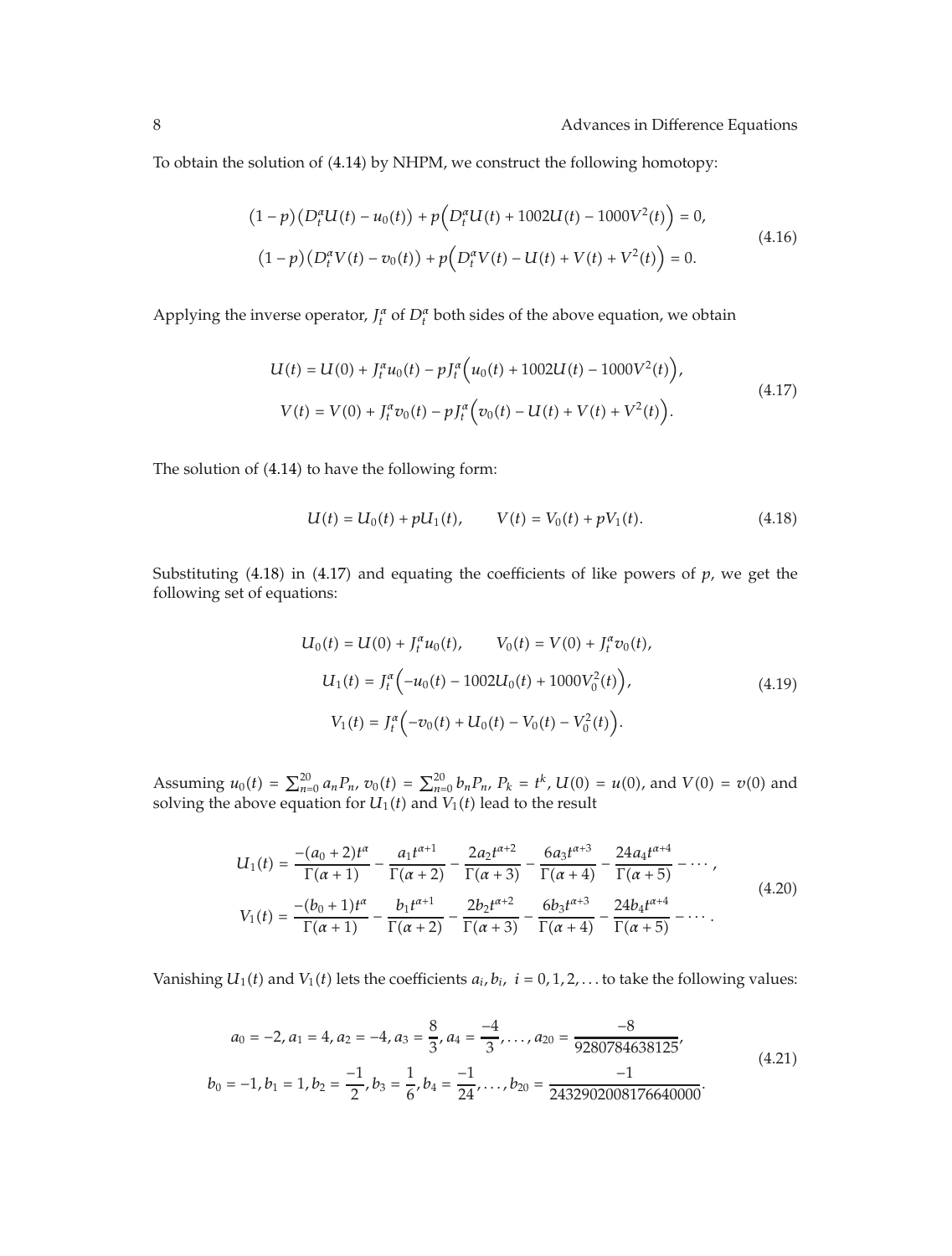Therefore, we obtain the solution of  $(4.14)$  as

$$
u(t) = 1 - \frac{2t^{\alpha}}{\Gamma(\alpha+1)} + \frac{4t^{\alpha+1}}{\Gamma(\alpha+2)} - \frac{8t^{\alpha+2}}{\Gamma(\alpha+3)} + \frac{16t^{\alpha+3}}{\Gamma(\alpha+4)} - \frac{32t^{\alpha+4}}{\Gamma(\alpha+5)} + \cdots,
$$
  
\n
$$
v(t) = 1 - \frac{t^{\alpha}}{\Gamma(\alpha+1)} + \frac{t^{\alpha+1}}{\Gamma(\alpha+2)} - \frac{t^{\alpha+2}}{\Gamma(\alpha+3)} + \frac{t^{\alpha+3}}{\Gamma(\alpha+4)} - \frac{t^{\alpha+4}}{\Gamma(\alpha+5)} + \cdots.
$$
\n(4.22)

The exact solution of (4.14) for  $\alpha = 1$  is  $u(t) = e^{-2t}$ ,  $v(t) = e^{-t}$ .

## *Application 3*

Consider the following nonlinear Genesio system with fractional derivative:

$$
D_t^{\alpha}u(t) = v(t),
$$
  
\n
$$
D_t^{\alpha}v(t) = w(t),
$$
  
\n
$$
D_t^{\alpha}w(t) = -cu(t) - bv(t) - aw(t) + u^2(t)
$$
\n(4.23)

with the initial conditions

$$
u(0) = 0.2, \qquad v(0) = -0.3, \qquad w(0) = 0.1,\tag{4.24}
$$

where *a*, *b*, and *c* are constants. To obtain the solution of (4.23) by NHPM, we construct the following homotopy:

$$
(1-p)(D_t^{\alpha}U(t) - u_0(t)) + p(D_t^{\alpha}U(t) - V(t)) = 0,
$$
  
\n
$$
(1-p)(D_t^{\alpha}V(t) - v_0(t)) + p(D_t^{\alpha}V(t) - W(t)) = 0,
$$
  
\n
$$
(1-p)(D_t^{\alpha}W(t) - w_0(t)) + p(D_t^{\alpha}W(t) + cU(t) + bV(t) + aW(t) - U^2(t)) = 0.
$$
  
\n(4.25)

Applying the inverse operator,  $J_t^{\alpha}$  of  $D_t^{\alpha}$  both sides of the above equation, we obtain

$$
U(t) = U(0) + J_t^{\alpha} u_0(t) - p J_t^{\alpha} (u_0(t) - V(t)),
$$
  
\n
$$
V(t) = V(0) + J_t^{\alpha} v_0(t) - p J_t^{\alpha} (v_0(t) - W(t)),
$$
  
\n
$$
W(t) = W(t) + J_t^{\alpha} w_0(t) - p J_t^{\alpha} (w_0(t) + c U(t) + b V(t) + a W(t) - U^2(t)).
$$
\n(4.26)

The solution of (4.23) to have the following form:

$$
U(t) = U_0(t) + pU_1(t), \qquad V(t) = V_0(t) + pV_1(t), \qquad W(t) = W_0(t) + pW_1(t). \tag{4.27}
$$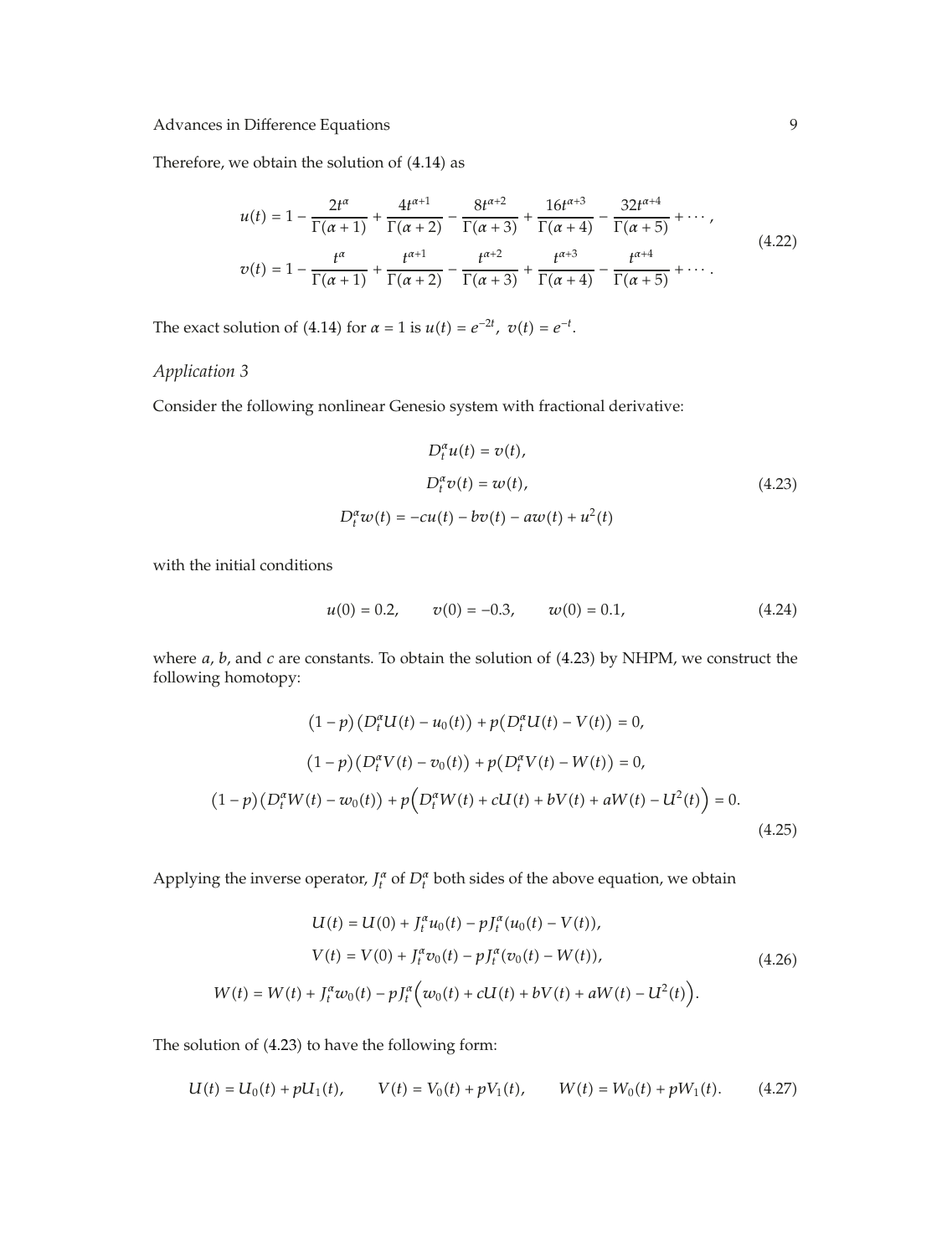Substituting  $(4.27)$  in  $(4.26)$  and equating the coefficients of like powers of  $p$ , we get the following set of equations:

$$
U_0(t) = U(0) + J_t^{\alpha} u_0(t), \qquad V_0(t) = V(0) + J_t^{\alpha} v_0(t), \qquad W_0(t) = W(0) + J_t^{\alpha} w_0(t),
$$

$$
U_1(t) = J_t^{\alpha}(-u_0(t) + V_0(t)),
$$

$$
V_1(t) = J_t^{\alpha}(-v_0(t) + W_0(t)),
$$

$$
W_1(t) = J_t^{\alpha}(-w_0(t) - cU_0(t) - bV_0(t) - aV_0(t) + W_0^2(t)).
$$
(4.28)

Assuming  $u_0(t) = \sum_{n=0}^{20} a_n P_n$ ,  $v_0(t) = \sum_{n=0}^{20} b_n P_n$ ,  $w_0(t) = \sum_{n=0}^{20} c_n P_n$ ,  $P_k = t^k$ ,  $U(0) = u(0)$ ,  $V(0) = v(0)$ ,  $W(0) = w(0)$ ,  $a = 1.2$ ,  $b = 2.92$ , and  $c = 6$ , and solving the above equation for  $U_1(t)$ ,  $V_1(t)$  and  $W_1(t)$  lead to the result

$$
U_{1}(t) = \frac{-(a_{0} + (3/10))t^{\alpha}}{\Gamma(\alpha + 1)} - \frac{a_{1}t^{\alpha + 1}}{\Gamma(\alpha + 2)} - \frac{2a_{2}t^{\alpha + 2}}{\Gamma(\alpha + 3)} - \frac{6a_{3}t^{\alpha + 3}}{\Gamma(\alpha + 4)} - \frac{24a_{4}t^{\alpha + 4}}{\Gamma(\alpha + 5)} - \cdots,
$$
  
\n
$$
V_{1}(t) = \frac{(b_{0} - (1/10))t^{\alpha}}{\Gamma(\alpha + 1)} - \frac{b_{1}t^{\alpha + 1}}{\Gamma(\alpha + 2)} - \frac{2b_{2}t^{\alpha + 2}}{\Gamma(\alpha + 3)} - \frac{6b_{3}t^{\alpha + 3}}{\Gamma(\alpha + 4)} - \frac{24b_{4}t^{\alpha + 4}}{\Gamma(\alpha + 5)} - \cdots,
$$
  
\n
$$
W_{1}(t) = \frac{-(c_{0} + (101/250))t^{\alpha}}{\Gamma(\alpha + 1)} - \frac{c_{1}t^{\alpha + 1}}{\Gamma(\alpha + 2)} - \frac{2c_{2}t^{\alpha + 2}}{\Gamma(\alpha + 3)} - \frac{6c_{3}t^{\alpha + 3}}{\Gamma(\alpha + 4)} - \frac{24c_{4}t^{\alpha + 4}}{\Gamma(\alpha + 5)} - \cdots.
$$
  
\n(4.29)

Vanishing  $U_1(t)$ ,  $V_1(t)$ , and  $W_1(t)$  lets the coefficients  $a_i, b_i, c_i$ ,  $i = 0, 1, 2, \ldots$  to take the following values:

*<sup>a</sup>*<sup>0</sup> <sup>−</sup><sup>3</sup> <sup>10</sup> *, a*<sup>1</sup> <sup>1</sup> <sup>10</sup>*, a*<sup>2</sup> <sup>−</sup><sup>101</sup> <sup>500</sup> *, a*<sup>3</sup> <sup>2341</sup> <sup>7500</sup>*, a*<sup>4</sup> <sup>−</sup><sup>377</sup> <sup>6250</sup> *,..., <sup>a</sup>*<sup>20</sup> <sup>−</sup><sup>64170831419403533391899</sup> <sup>1160098079765625000000000000000000</sup>*, <sup>b</sup>*<sup>0</sup> <sup>1</sup> <sup>10</sup>*, b*<sup>1</sup> <sup>−</sup><sup>101</sup> <sup>250</sup> *, b*<sup>2</sup> <sup>2341</sup> <sup>2500</sup>*, b*<sup>3</sup> <sup>−</sup><sup>754</sup> <sup>3125</sup> *, b*<sup>4</sup> <sup>−</sup><sup>5153</sup> <sup>75000</sup> *,..., <sup>b</sup>*<sup>20</sup> <sup>33855543777297749556491</sup> <sup>89238313828125000000000000000000</sup>*, <sup>c</sup>*<sup>0</sup> <sup>−</sup><sup>101</sup> <sup>250</sup> *, c*<sup>1</sup> <sup>23411</sup> <sup>1250</sup> *, c*<sup>2</sup> <sup>−</sup><sup>2262</sup> <sup>3125</sup> *, c*<sup>3</sup> <sup>−</sup><sup>5153</sup> <sup>75000</sup> *, c*<sup>4</sup> <sup>−</sup><sup>508141</sup> <sup>3750000</sup> *,..., <sup>c</sup>*<sup>20</sup> <sup>5838803330656480870609733</sup> <sup>19334967996093750000000000000000000</sup>*.* 4.30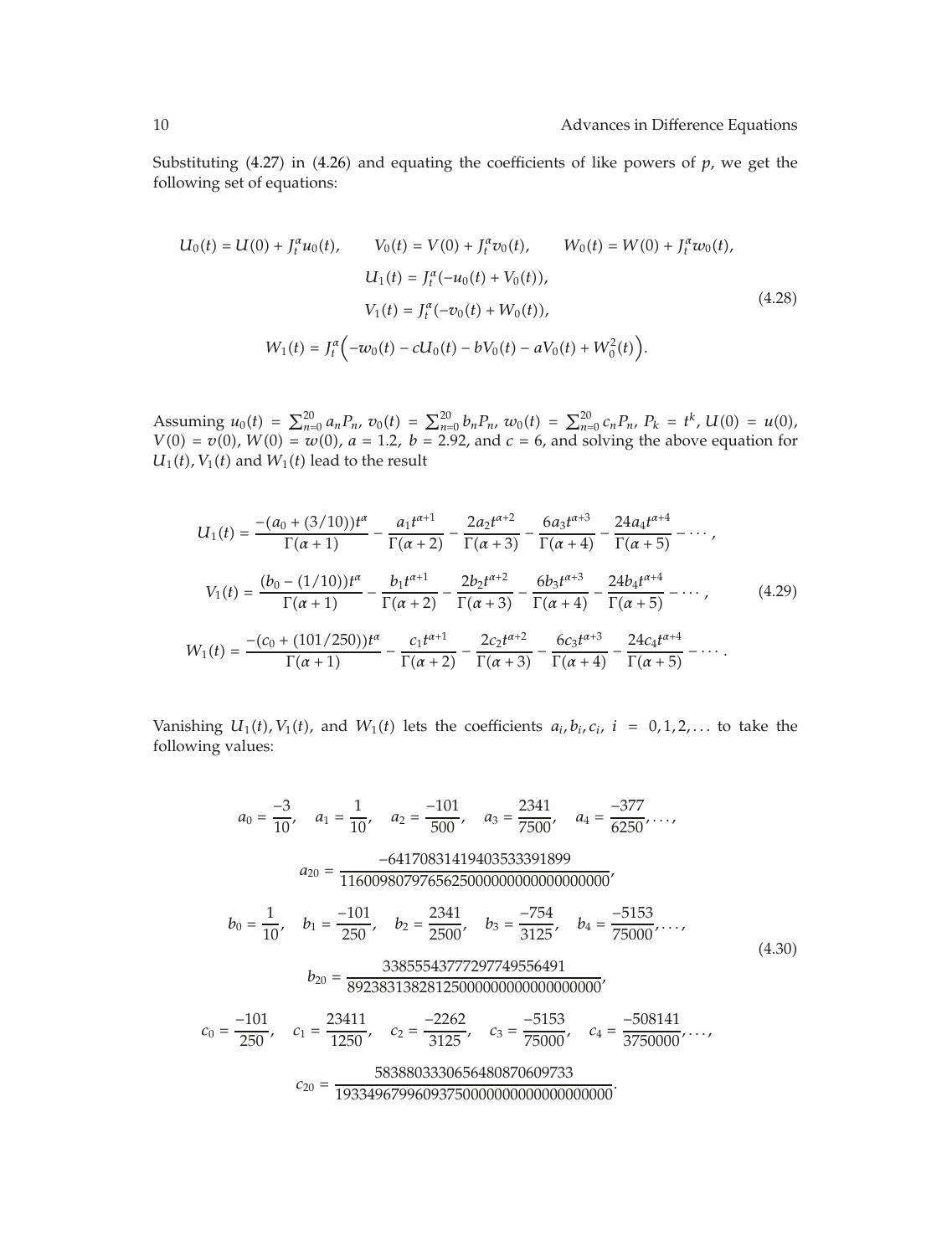Therefore, we obtain the solutions of  $(4.23)$  as

$$
u(t) = \frac{1}{5} - \frac{3t^{\alpha}}{10\Gamma(\alpha+1)} + \frac{t^{\alpha+1}}{10\Gamma(\alpha+2)} - \frac{101t^{\alpha+2}}{250\Gamma(\alpha+3)} + \frac{2341t^{\alpha+3}}{1250\Gamma(\alpha+4)} - \frac{4524t^{\alpha+4}}{3125\Gamma(\alpha+5)} + \cdots,
$$
  

$$
v(t) = \frac{-3}{10} + \frac{t^{\alpha}}{10\Gamma(\alpha+1)} - \frac{101t^{\alpha+1}}{250\Gamma(\alpha+2)} + \frac{2341t^{\alpha+2}}{1250\Gamma(\alpha+3)} - \frac{4524t^{\alpha+3}}{3125\Gamma(\alpha+4)} - \frac{5153t^{\alpha+4}}{3125\Gamma(\alpha+5)} + \cdots,
$$
  

$$
w(t) = \frac{1}{10} - \frac{101t^{\alpha}}{250\Gamma(\alpha+1)} + \frac{2341t^{\alpha+1}}{1250\Gamma(\alpha+2)} - \frac{4524t^{\alpha+2}}{3125\Gamma(\alpha+3)} - \frac{5153t^{\alpha+3}}{3125\Gamma(\alpha+4)} - \frac{508141t^{\alpha+4}}{156250\Gamma(\alpha+5)} + \cdots.
$$
  
(4.31)

## *Application 4*

Finally, we consider the following nonlinear matrix Riccati differential equation with fractional derivative:

$$
D_t^{\alpha} Y(t) = -Y^2(t) + Q, \quad Y(0) = 0,
$$
\n(4.32)

where  $Q = (1/2) \begin{bmatrix} 1 & -1 \\ 1 & 1 \end{bmatrix} \begin{bmatrix} 1 & 0 \\ 0 & 100 \end{bmatrix} \begin{bmatrix} 1 & 1 \\ -1 & 1 \end{bmatrix}$ . To find the solution of this equation by NHPM, we will treat the matrix equation as a system of fractional-order differential equations

$$
D_t^{\alpha}u(t) = -u^2(t) - v(t)z(t) + \frac{101}{2},
$$
  
\n
$$
D_t^{\alpha}v(t) = -u(t)v(t) - v(t)w(t) - \frac{99}{2},
$$
  
\n
$$
D_t^{\alpha}z(t) = -u(t)v(t) - v(t)w(t) - \frac{99}{2},
$$
  
\n
$$
D_t^{\alpha}w(t) = -u^2(t) - v(t)z(t) + \frac{101}{2},
$$
\n(4.33)

with the initial conditions

$$
u(0) = 0, \qquad v(0) = 0, \qquad z(0) = 0, \qquad w(0) = 0. \tag{4.34}
$$

Therefore, we obtain the solution of  $(4.33)$  as

$$
u(t) = w(t) = \frac{1}{5} - \frac{3t^{\alpha}}{10\Gamma(\alpha+1)} + \frac{t^{\alpha+1}}{10\Gamma(\alpha+2)} - \frac{101t^{\alpha+2}}{250\Gamma(\alpha+3)} + \frac{2341t^{\alpha+3}}{1250\Gamma(\alpha+4)} - \frac{4524t^{\alpha+4}}{3125\Gamma(\alpha+5)} + \cdots,
$$

$$
v(t) = z(t) = \frac{-3}{10} + \frac{t^{\alpha}}{10\Gamma(\alpha+1)} - \frac{101t^{\alpha+1}}{250\Gamma(\alpha+2)} + \frac{2341t^{\alpha+2}}{1250\Gamma(\alpha+3)} - \frac{4524t^{\alpha+3}}{3125\Gamma(\alpha+4)} - \frac{5153t^{\alpha+4}}{3125\Gamma(\alpha+5)} + \cdots
$$
\n(4.35)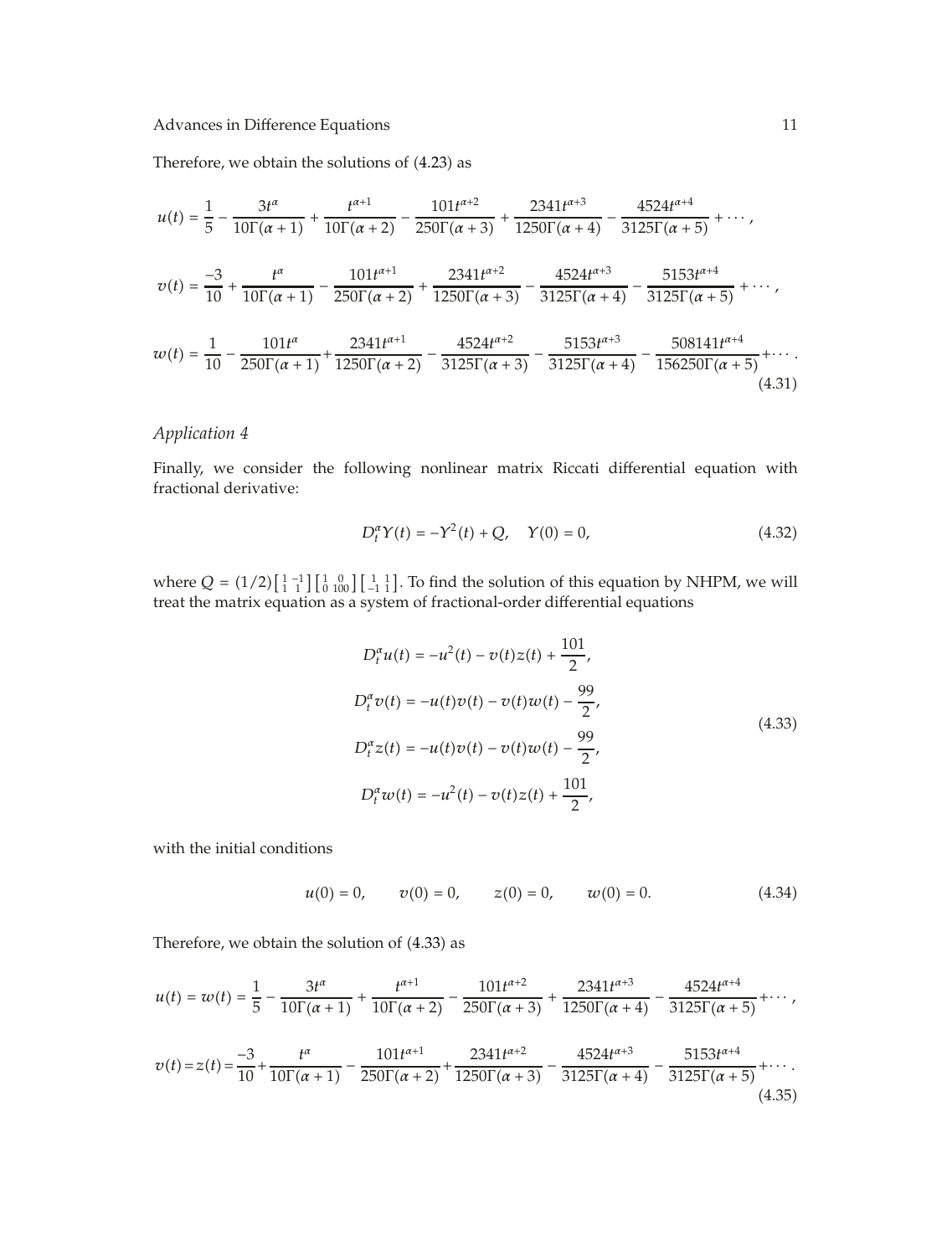

**Figure 1:** Solutions of linear stiff system for  $k = 50$ ,  $\varepsilon = 0.01$ ,  $\alpha = 1$ , (a) Exact, (b) Numerical, (c) NHPM-Pade [10/11], (d) NHPM-Pade [10/11],  $k = 50$ ,  $\varepsilon = 0.01$ ,  $\alpha = 0.5$  (color figure can be viewed in the online issue).

#### **5. Concluding Remarks**

The NHPM for solving system of fractional-order differential equations are based on two component procedure and polynomial initial condition. The NHPM applied on fractionalorder Stiff equation, fractional Genesio equation, and the matrix Riccati-type differential equation. The Applications in problems 1–4 are plotted in Figures 1, 2, 3, and 4, which show the accuracy of NHPM. The computations associated with the applications discussed above, were performed by MATHEMATICA. The NHPM is very simple in application and is less computational more accurate in comparison with other mentioned methods. By using this method, the solution can be obtained in bigger interval. Unlike the ADM [19], the NHPM is free from the need to use Adomian polynomials. In this method, we do not need the Lagrange multiplier, correction functional, stationary conditions, and calculating integrals, which eliminate the complications that exist in the VIM [20]. In contrast to the HPM and HAM, in this method, it is not required to solve the functional equations in each iteration. The efficiency of HAM is very much depended on choosing auxiliary parameter  $\hbar$ . All the applications are taken from [20] with fractional derivatives.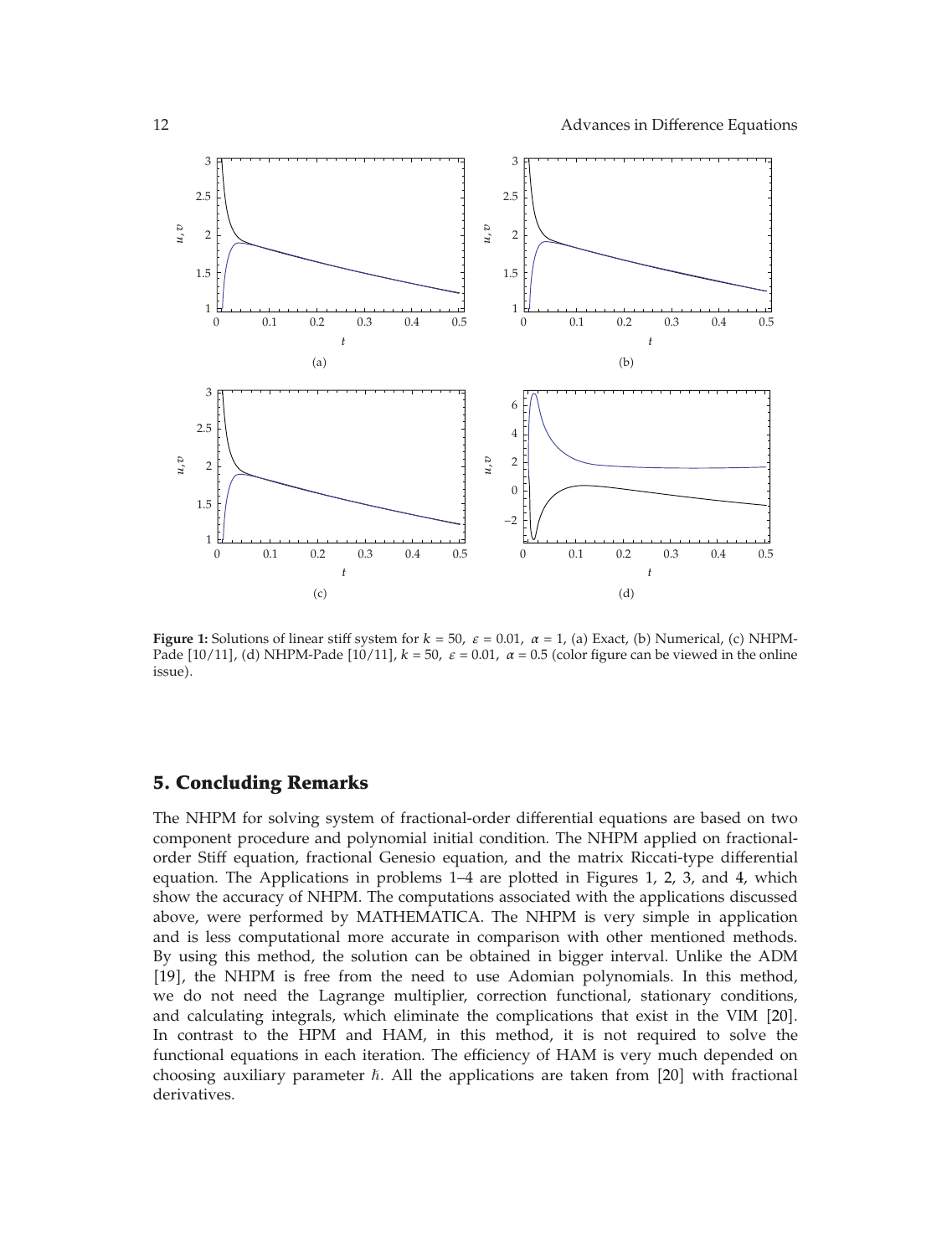

**Figure 2:** Solutions of nonlinear stiff system for  $\alpha = 1$ , (a) Exact, (b) Numerical, (c) NHPM, and (c) NHPM,  $\alpha = 0.9, 1/3$  (color figure can be viewed in the online issue).



**Figure 3:** Solutions of nonlinear Genesio system for (a) Numerical, (b) NHPM  $\alpha = 1$ , (c) NHPM,  $\alpha = 0.5$ , (d) NHPM,  $\alpha$  = 0.75 (color figure can be viewed in the online issue).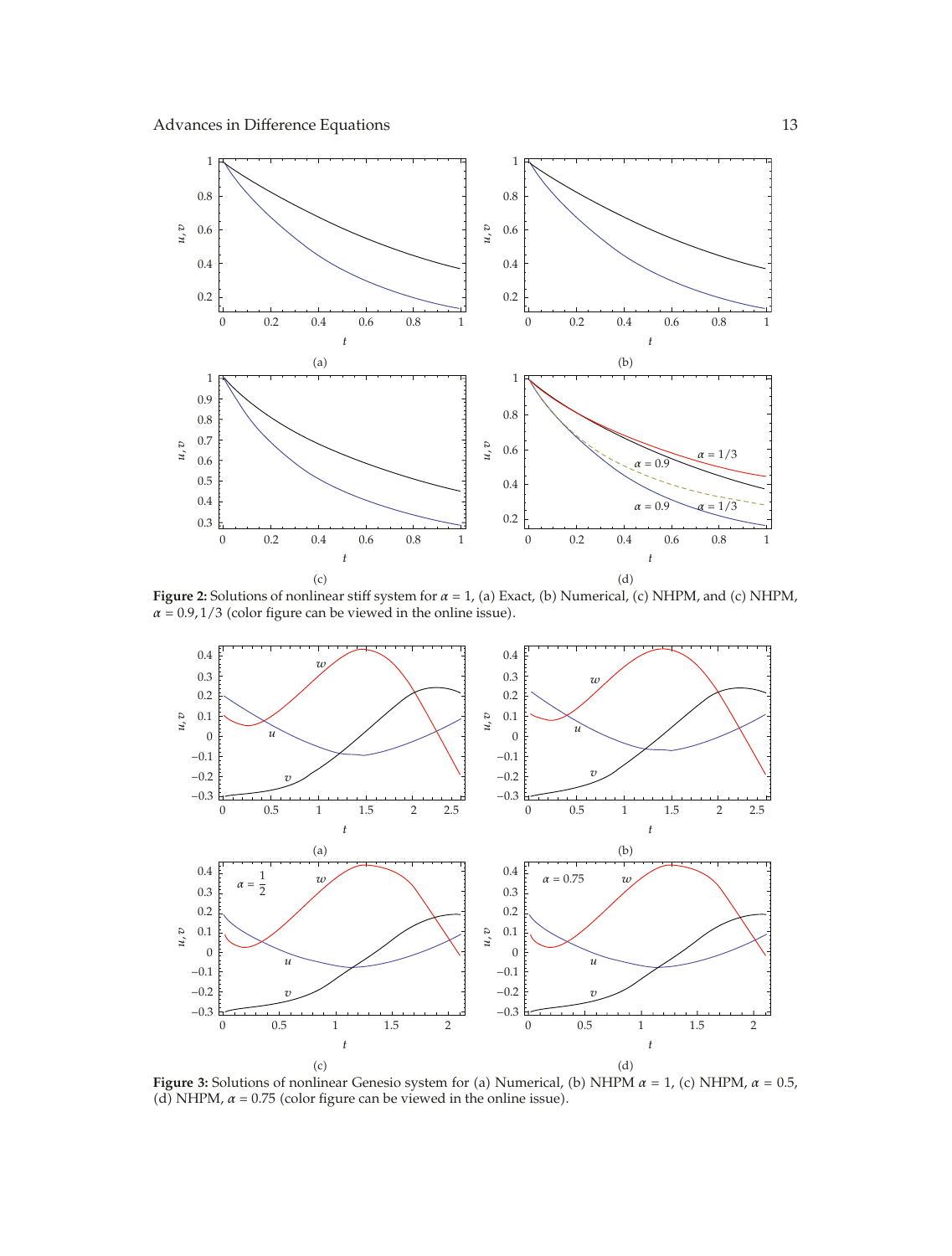

**Figure 4:** Solutions of matrix Riccati equations  $u = w$ ,  $v = z$  for  $\alpha = 1$  (a) Numerical, (b) NHPM-Pade [9/11], (c) NHPM-Pade [9/11],  $\alpha = 0.5$  (color figure can be viewed in the online issue).

#### **Acknowledgment**

M. Jamil is highly thankful and grateful to the Abdus Salam School of Mathematical Sciences, GC University, Lahore, Pakistan, the Department of Mathematics & Basic Sciences, NED University of Engineering & Technology, Karachi-75270, Pakistan, and also the Higher Education Commission of Pakistan for generously supporting and facilitating this research work.

#### **References**

- 1 H. M. Kilbas, H. M. Srivastava, and J. J. Trujillo, *Theory and Applications of Fractional Differential Equations*, Elsevier, Amsterdam, The Netherlands, 2007.
- 2 R. L. Bagley and R. A. Calico, "Fractional order state equations for the control of viscoelastically damped structures," *Journal of Guidance, Control, and Dynamics*, vol. 14, no. 2, pp. 304–311, 1991.
- [3] A. Mahmood, S. Parveen, A. Ara, and N. A. Khan, "Exact analytic solutions for the unsteady flow of a non-Newtonian fluid between two cylinders with fractional derivative model," *Communications in Nonlinear Science and Numerical Simulation*, vol. 14, no. 8, pp. 3309–3319, 2009.
- [4] A. Mahmood, C. Fetecau, N. A. Khan, and M. Jamil, "Some exact solutions of the oscillatory motion of a generalized second grade fluid in an annular region of two cylinders," *Acta Mechanica Sinica*, vol. 26, no. 4, pp. 541–550, 2010.
- 5 J. H. He, "Nonlinear oscillation with fractional derivative and its applications," in *Proceedings of the International Conference on Vibrating Engineering*, pp. 288–291, Dalian, China, 1998.